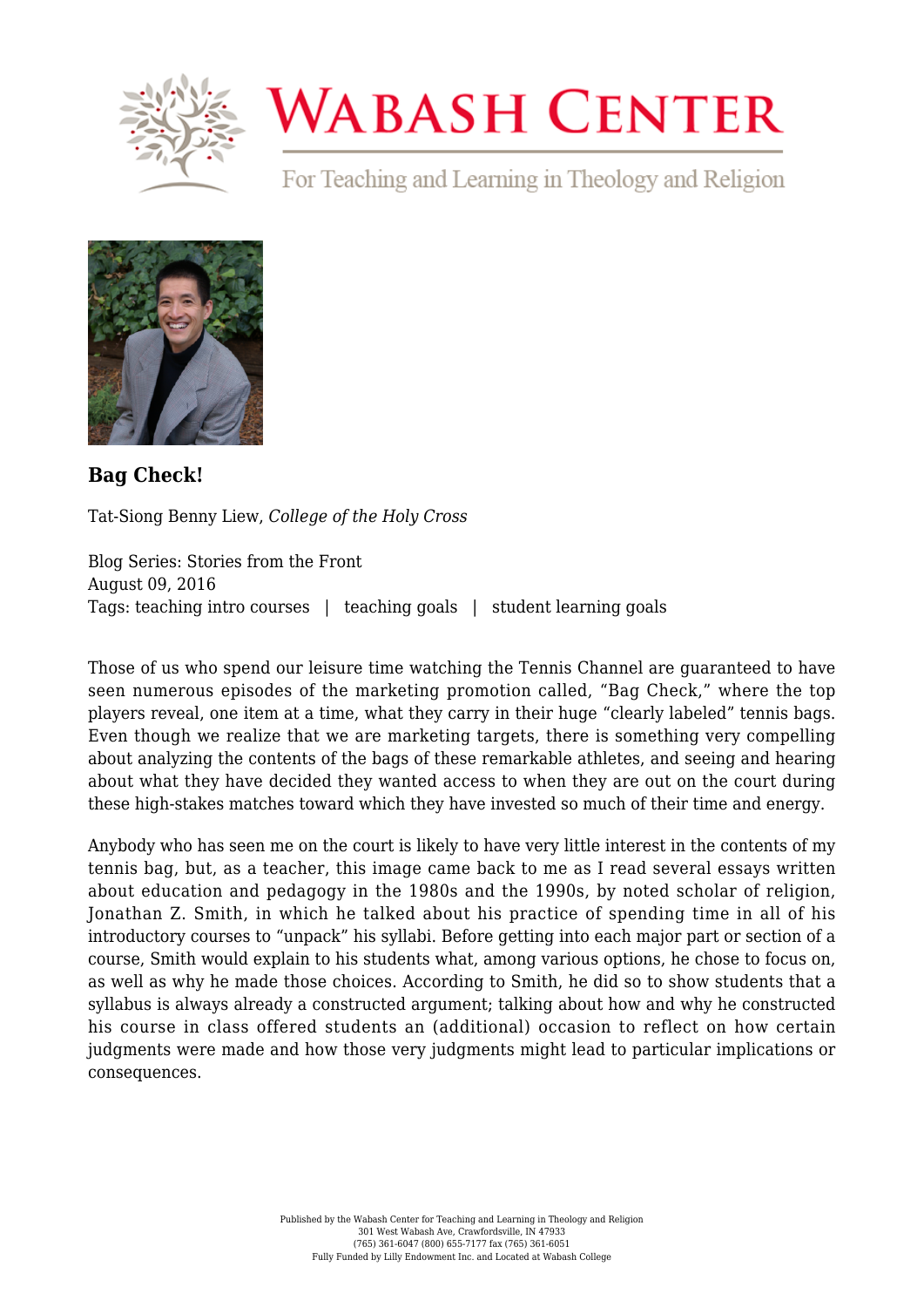There was, for Smith, also a larger context for this practice. The introductory courses he was



describing were all taught to undergraduates. Smith was transparent in explaining that these introductory courses of his were so-called "service" courses. That is to say, students who took these courses usually took them to satisfy their general distribution requirements; they were not taking them as majors in the study of religion. (Even in the early 1990s and at the University of Chicago, the number of religious studies majors was already rather small.) As a result, Smith came to the realization that teaching students disciplinary content and disciplinary methods of religious studies should not be his primary goal. Instead, he aimed to use these introductory "service courses" to help students think and talk about interpretation and argumentation. In other words, whatever content he chose to address in his introductory courses, including his explanation of his syllabus, functioned primarily as case studies to illustrate the reality of multiple interpretations and hence the inevitability of argumentation and adjudication. Why? Because as a literary scholar, Gerald Graff, has argued in his 2003 book, *Clueless in Academe*, learning to perform, engage, and analyze argumentation is what the academy and education should be all about. Smith went on to suggest that as a teacher, he would not mind if his students did not remember much about the content of his "service courses"; what Smith wanted from his students in these courses was for them to learn and develop the capacity to interpret and argue, as well as the ability to evaluate different interpretations and argumentations. In fact, since most doctoral students in the study of religion end up teaching introductory courses to undergraduates, Smith proposed that doctoral programs in religion should require every student to submit a syllabus with a *written rationale* for every element that had been included in the course design. (For the same reason, Smith would also like to see more faculty members who supervise doctoral students in religion participate in, rather than being "protected" or "relieved" from, teaching undergraduate introductory courses.)

Since moving three years ago to join the Religious Studies Department of a Jesuit liberal arts college, I have found a new and deepened appreciation for many of Smith's insights. Like most religious studies departments in colleges and universities, mine is mainly a so-called service department, so my courses, especially my introductory New Testament course, are seldom filled with religious studies majors. While a number of them may have chosen to take a New Testament course because of their Christian upbringing, some are also enrolling simply because they have to do a class on religion and mine happens to fit their schedule.

For the reasons Smith articulated, I have also changed my introductory New Testament course